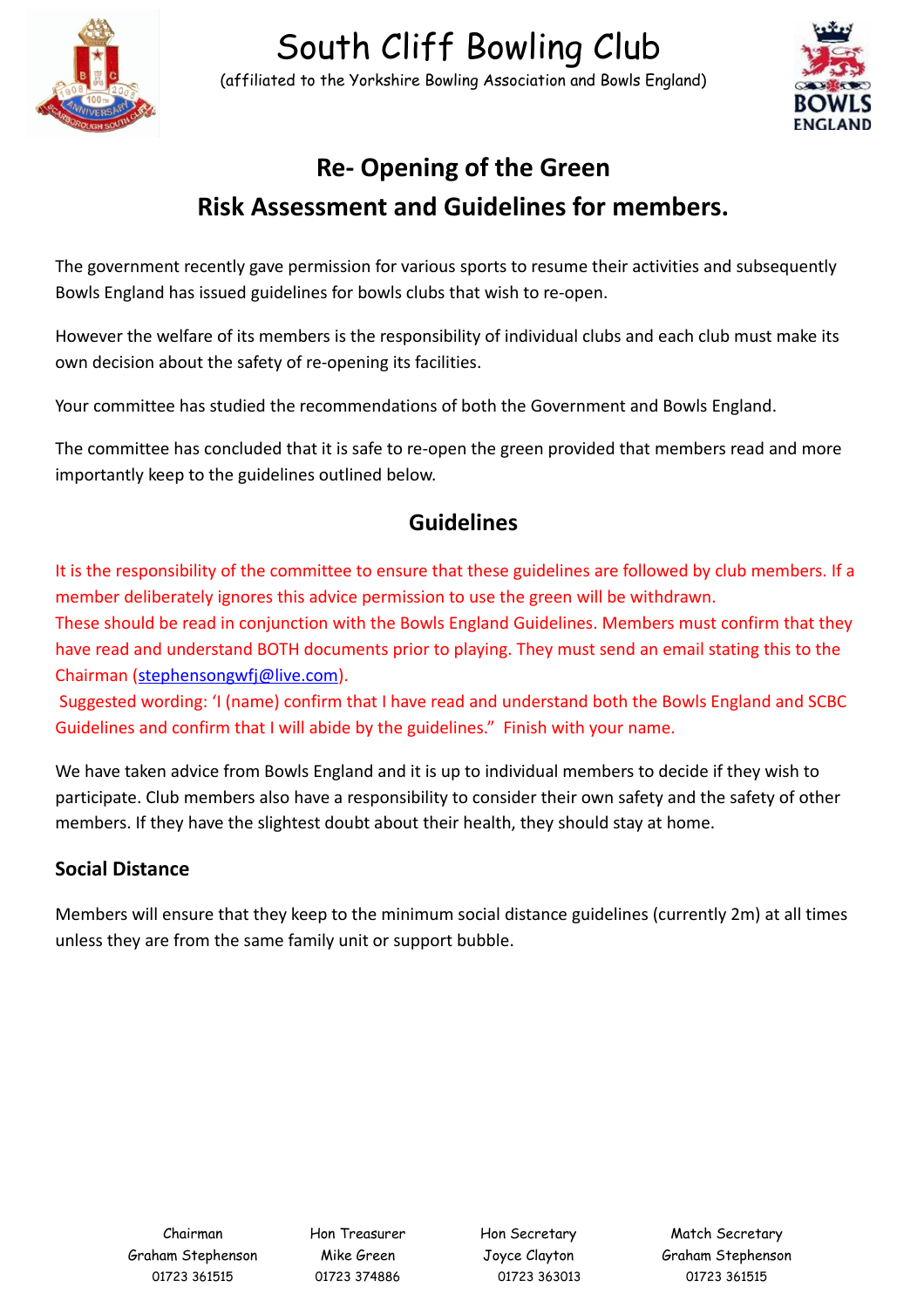#### **Booking a Rink**

It is important that members do not just turn up and expect to play. The committee will organise certain competitions or activities as follows.

Singles – Friday 2pm, Saturday 10am.

Aussie Pairs – Monday 2pm and Thursday 2pm.

Triples – Sunday 2pm and Monday 6.30pm

Vets Triples practice – Tuesday 2pm.

Independent League practice – Friday 6.30pm

Social Bowling – Wednesday 2pm and Saturday 2pm.

At all other times (except Tuesday and Friday am when green maintenance takes place), members can book a rink by e-mailing the Match Secretary at [stephensongwfj@live.com](mailto:stephensongwfj@live.com) or phoning him on 01723 361515. The Match Secretary will update a calendar on the website as often as possible so members can check availability before they contact him.

#### **Playing Arrangements and Formats**

As South Cliff is affiliated to Bowls England, the rules regarding what is allowed to happen on a bowling green have changed, provided the activity has been organised by the club officials.

- In club organised activities singles and pairs games can use all six rinks but triples and fours must use alternate rinks. The maximum number of players allowed on the green at a time is 24.
- No spectators are allowed.
- The organisers of each club competition should arrange for the green to be set out. They will also be responsible for ensuring that the equipment is sanitised before and after use. No-one else should set foot in the clubhouse except to use the toilet.
- Players should walk up the green in single file and/or on opposite sides of the green
- The same person should place the mat and deliver the jack for each end, or a jack should be put in position for the following end before visiting the head. A bowls lifter would be useful for this task.
- Only one player should visit the head at a time and you should use your own tape for measuring. When measuring, try to avoid touching the woods. *Social Bowling*
- You may use a bowls collector, but ditch markers, measuring sticks and scoreboards should only be used in competition bowling.
- In roll ups and at all other times where bowling has not been officially organised by the committee, there can be a maximum of six players on the green at any time. In this case, players are responsible for setting out the rink markers on their rink.
- You will collect two jacks and two mats and your rink markers from a table just inside the clubhouse door. You must clean these with sanitizer before they are used and then clean them again at the end of the session. Please place the tissues in the bags provided and place them in the green bin outside.

The government have decreed that there should be no visitors or spectators. This is obviously difficult to enforce as the green is situated in a public area. In this case social distancing is even more important. You will not be able to use the kitchen, so bring your own refreshments.

#### **Use of the Clubhouse**